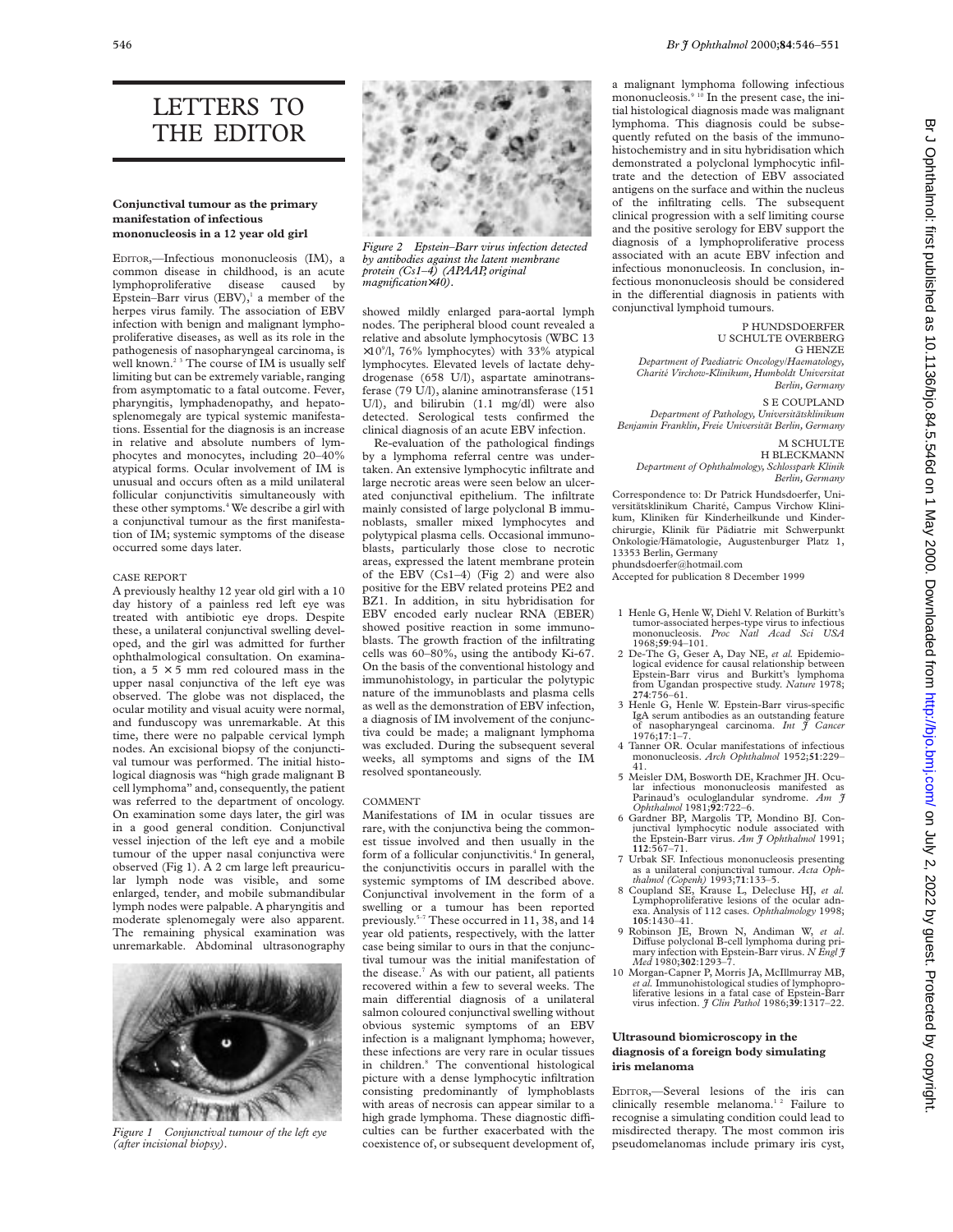iris naevus, essential iris atrophy, iris foreign body, peripheral anterior synechia, and iris metastasis.

An iris foreign body can occasionally pose a diagnostic challenge, especially in the absence of a history of ocular trauma. We present a case of an iris foreign body that resembled a melanoma, in which ultrasound biomicroscopy (UBM) was instrumental in the diagnosis.

# CASE REPORT

In June 1999, a 70 year old man was found on routine examination to have a brown lesion in the inferior part of his left iris. Two months later the lesion showed a possible increase in size, prompting a referral to the oncology service of the Wills Eye Hospital to rule out iris melanoma.

His visual acuity was 20/20 in both eyes and the intraocular pressures were normal. There was no melanocytosis, heterochromia, corneal pigmentation, corneal scar, endothelial defect, cells in the anterior chamber, or pupillary abnormalities. There was an irregular brown lesion in the left iris inferiorly, measuring  $2 \times 1$ mm in diameter (Fig 1A). There were a few light brown refractile deposits on the surface of the lesion. Gonioscopy showed the lesion extending onto the trabecular meshwork without trabecular seeding but with adjacent peripheral anterior synechiae (Fig 1B). There was no intrinsic vascularity, feeder vessel, iris or angle neovascularisation, or pigment dusting. The lens was clear and the fundus in each eye was normal.

Although the lesion superficially resembled a melanoma, we felt it could be a foreign body based on the presence of focal brown deposits over the lesion, which resembled rust particles. On repeated specific questioning, the patient recalled trauma to the left eye over 50 years earlier, while hammering metal.

Ultrasound biomicroscopy<sup>3</sup> demonstrated a highly reflective structure in the iris and anterior chamber angle, with absence of echoes posterior to the lesion, characteristic of a foreign body (Fig 2A). In addition, a defect in Descemet's membrane was noted in the upper part of cornea just off the pupillary axis (Fig 2B). Subsequent slit lamp biomicroscopy with high magnification confirmed the minute defect in Descemet's membrane. Electroretinography was not performed because there was no clinical evidence of siderosis.

### **COMMENT**

Several conditions can simulate iris melanoma.1 2 In a study from the Armed Forces Institute of Pathology, Ferry reported 24 pseudomelanomas among 69 eyes that were enucleated for suspected iris melanoma, a diagnostic error of  $35\%$ .<sup>1</sup> The lesions that most commonly simulated iris melanoma in his series included anterior staphyloma, inflammatory mass, iris stromal atrophy, and corneal perforation.<sup>1</sup> Additionally, he noted one enucleated eye with a metallic foreign body misdiagnosed as an iris melanoma. In a clinical study of 200 patients referred for an iris lesion suspected to be melanoma, Shields and associates found that 76% were pseudomelanomas.2 Iris foreign body accounted for 4.5% of pseudomelanomas in that series, and in each instance, the patient was unaware of the foreign body and could not recall ocular trauma. However, a defect in Descemet's membrane was detected on slit lamp biomicroscopy in each case.

Diagnosis of a foreign body may sometimes be difficult in the absence of a history of injury, especially when slit lamp biomicroscopy of the anterior segment does not reveal any sign of ocular trauma. Imaging modalities such as computed tomography and ultrasonography may help in such situations. However, magnetic resonance imaging is contraindicated in cases where a ferromagnetic foreign body is suspected. Standard B-scan ultrasonography has been replaced at many centres by UBM for the evaluation of anterior segment foreign bodies.<sup>3-5</sup> We used UBM to confirm our clinical impression of an





*Figure 1 (A) Anterior segment photograph showing a dark brown lesion in the iris inferiorly (white arrow). (B) Goniophotograph showing the lesion in the iris with superficial rust coloured deposits. Note the adjacent peripheral anterior synechia.*



*Figure 2 (A) Ultrasound biomicroscopy image showing a highly reflective intraocular foreign body over the peripheral iris and extending into the angle recess (white arrow). The foreign body shadows the underlying iris. (B) Ultrasound biomicroscopy image showing a discontinuity of Descemet's membrane (white arrow).*

iris foreign body in this case. In addition to characterising the foreign body, UBM detected a subtle irregularity in Descemet's membrane.

It is of interest that a seemingly metallic foreign body could remain inert for 50 years without causing ocular inflammation, siderosis or secondary glaucoma, which prompted us to choose to observe this patient rather than to intervene surgically.

When the ophthalmologist is confronted with a dark iris lesion, an intraocular foreign body is a possibility, irrespective of a negative history of trauma. Slit lamp biomicroscopy coupled with gonioscopy provides excellent diagnostic clues. We believe that UBM is a sensitive imaging technique for confirmation of the diagnosis.

> SANTOSH G HONAVAR JERRY A SHIELDS

CAROL L SHIELDS

 $Oncology Service,$  *Wills Eye Hospital, Thomas Jefferson University, Philadelphia, PA, USA*

Correspondence to: Jerry A Shields, MD, Oncology Service, Wills Eye Hospital, 900 Walnut Street, Philadelphia, PA 19107, USA

jas.cls@ix.netcom.com

Accepted for publication 21 January 2000

- 1 Ferry AP. Lesions mistaken for malignant melanoma of the iris. *Arch Ophthalmol* 1965;**74**:9–18.
- 2 Shields JA, Sanborn GE, Augsburger JJ. The differential diagnosis of malignant melanoma of the iris: a clinical study of 200 patients. *Ophthalmology* 1983;**90**:716–20.
- 3 Pavlin CJ, Harasiewicz K, Sherar MD, *et al.* Clinical use of ultrasound biomicroscopy. *Oph-*
- *halmology* 1991;98:287-95.<br>4 Deramo VA, Shah GA, Baumal CR, *et al.*<br>Ultrasound biomicroscopy as a tool for<br>detecting and localizing occult foreign bodies<br>after ocular trauma. *Ophthalmology* 1999;106:  $301 - 5$
- 5 Nouby-Mahmoud G, Silverman RH, Coleman DJ. Using high-frequency ultrasound to characterize intraocular foreign bodies. *Ophthalmic Surg* 1993;**24**:94–9.

### **Optical coherence tomography findings in early solar retinopathy**

EDITOR,—Visual deterioration caused by watching a solar eclipse has been recognised from the time of Plato. The aetiology of solar retinopathy has been attributed to photochemical effects, which may be enhanced by elevated tissue temperature.<sup>1</sup> Typically, a small yellow spot may be noted in the foveolar area immediately after exposure. Histopathological studies of solar retinal lesions revealed retinal pigment epithelium (RPE) and photoreceptor damage.<sup>12</sup> We present two patients with acute, severe solar retinopathy after observation of the total eclipse on 11 August 1999. Funduscopic findings were accompanied by optical coherence tomography (OCT) investigation of the macula.

### CASE REPORTS *Case 1*

An 18 year old man presented 24 hours after watching the total eclipse without appropriate protection. Total exposure time was approximately 20 minutes. During direct viewing the patient kept his right eye closed. One hour after observation he noted blurred vision and a central scotoma on the left eye. Best corrected visual acuity was 0.8 in the right and 0.1 in the left eye. Fundus examination of the right eye did not show any pathology. Funduscopy of the left eye revealed a yellow lesion in the fovea, surrounded by a circular red area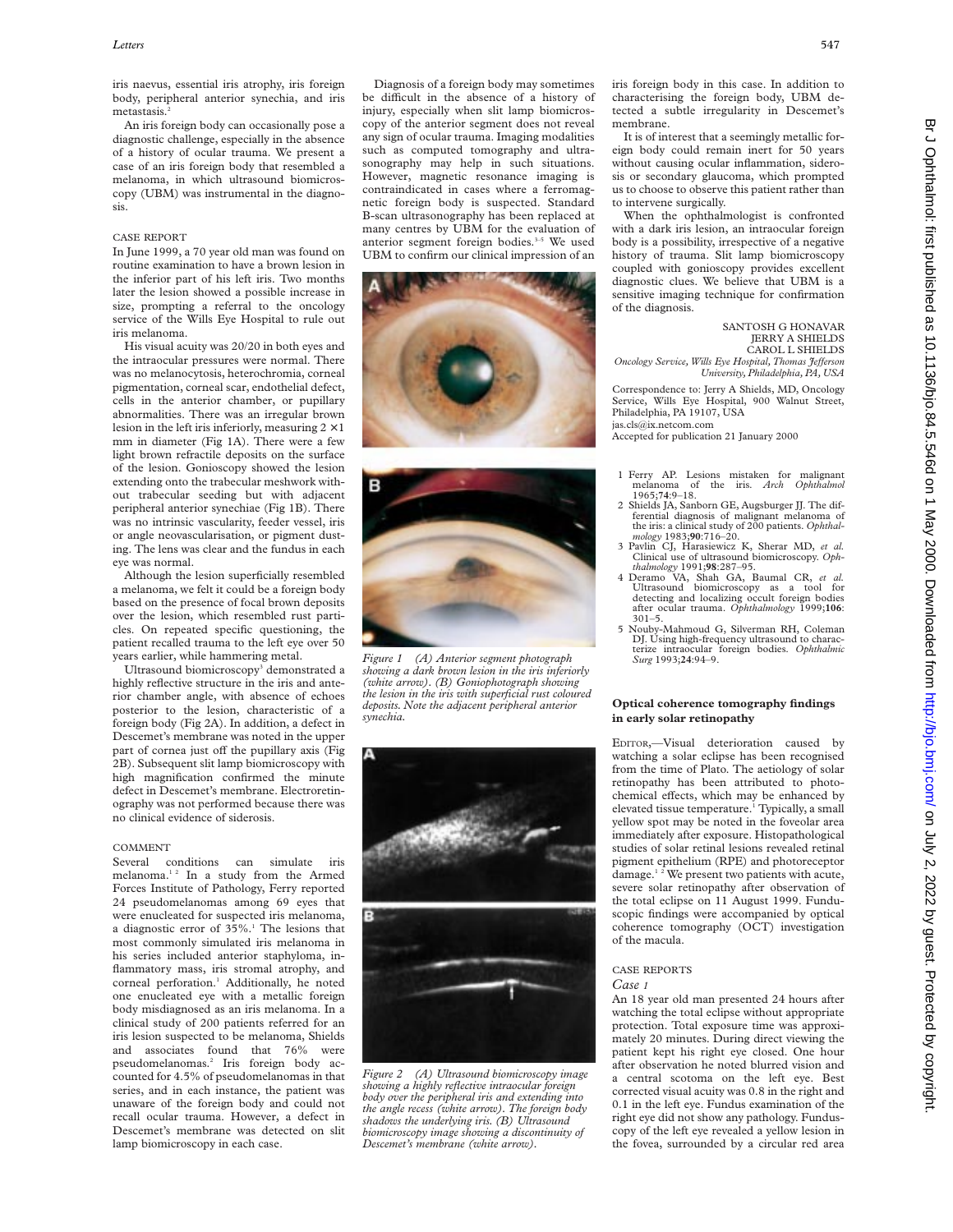



*Figure 1 Acute stage of solar retinopathy showing a yellow lesion surrounded by a circular red area (patient 1, left eye).*

(Fig 1). OCT was performed 48 hours after exposure. OCT examination of the right eye showed no pathology. In the left eye, a hyperreflective area in the fovea was found (Fig 2A). All retinal layers in the fovea were affected. The hyperreflective area closely resembled the yellow spot seen funduscopically. There was no significant difference in retinal thickness between the right and the left eye (106 µm/110 µm). Nine days after exposure visual acuity was 0.8 in the right eye and 0.16 in the left eye. Funduscopy showed the yellow lesion of the left fovea resolving and its margins beginning to fade. An OCT scan revealed that the previously hyperreflective foveal area converted to a normal reflectivity (Fig 2B).

### *Case 2*

A 26 year old woman complained of blurred vision and central scotoma after watching the eclipse without eye protection. Total exposure time was 5 minutes. Forty eight hours after exposure visual acuity was 1.0 in the right and 0.8 in the left eye. Fundus examination showed a small yellow round lesion in the fovea of both eyes. On OCT, a hyperreflective



*Figure 2 (A) OCT examination of the same eye 48 hours after exposure revealed a hyperreflective area in the fovea affecting all retinal layers. No increase in retinal thickness could be demonstrated. The location of the OCT scan is shown on the corresponding fundus photograph (Fig 1). (B) OCT examination 9 days after exposure. The hyperreflective area in the fovea was no longer visible, whereas an increasing alteration of the RPE and choriocapillary layer could be demonstrated. Visual acuity increased from 0.1 to 0.16. Still no change in retinal thickness occurred.*

area in the centre of the fovea was demonstrated in both eyes. Similar to case 1, all layers of the fovea were affected. Retinal thickness  $(110 \mu m/118 \mu m)$  was within the normal range.

### COMMENT

Solar retinopathy is characterised by a yellow foveolar dot and a central scotoma.<sup>3</sup> For the first time we describe OCT findings of patients suffering from solar retinopathy. The main finding was a hyperreflective area involving all foveolar retinal layers without showing any sign of retinal oedema. It correlated in size and location with the characteristic funduscopically visible yellow dot. At present, the origin of this well delineated area of hyperreflectivity is unclear. Moreover, histopathological analysis<sup>12</sup> of solar retinopathy has demonstrated that mainly the pigment epithelium and outer segments of the photoreceptor layer are damaged. The OCT scan however showed pathological appearance of all retinal layers. In one patient we have been able to repeat OCT investigation 9 days after solar exposure, revealing that the retinal changes were reversible, but delineating increasing pathology in the RPE and choriocapillaris layer.

In addition, macular oedema, which has been described in the literature before,<sup>4</sup> could not be demonstrated by OCT. On OCT examination, no significant increase in retinal thickness could be observed when comparing the affected and unaffected eye (case 1) or absolute values of both affected eyes (case 2). To the best of our knowledge, none of these OCT findings have been published before by other investigators.

The authors do not have any commercial or propri-etary interest in any of the products mentioned in this article

MARTIN BECHMANN OLIVER EHRT MARTIN J THIEL NADINE KRISTIN MICHAEL W ULBIG ANSELM KAMPIK *Department of Ophthalmology,*

*Ludwig-Maximilians-University, Munich, Germany* Correspondence to: Martin Bechmann, Universitäts Augenklinik, Mathildenstrasse 8, 80336 München, Germany

mbechman@ak-i.med.uni-muenchen.de Accepted for publication 8 December 1999

- 1 Hope-Ross MW, Mahon GJ, Gardiner TA, *et al*. Ultrastructural findings in solar retinopathy. *Eye* 1993;**7**:29–33.
- 2 Tso MOM, La Piana FG. The human fovea after sungazing. *Trans Am Acad Ophthalmol Otolaryn-gol* 1975;**79**:788–95. 3 Ehrt O, Tavcar I, Eckl-Titz G. Mikroperimetrie
- und Lesesakkaden bei Retinopathia solaris. *Ophthalmologe* 1999;**96**:325–31.
- 4 Schatz H, Mendelblatt F. Solar retinopathy from sun-gazing under the influence of LSD. *Br J Ophthalmol* 1973;**57**:270–3. 5 Hope-Ross M, Travers S, Mooney D. Solar
- retinopathy following religious rituals. *Br J Ophthalmol* 1988;**72**:931–4.

### **Granulomatous uveitis, CREST syndrome, and primary biliary cirrhosis**

EDITOR,—There is a well known link between different autoimmune diseases. Up to 84% of patients with primary biliary cirrhosis (PBC) may have at least one other autoimmune disease, such as thyroiditis, scleroderma, rheumatoid arthritis, or Sjögren's syndrome.<sup>1</sup> The association between uveitis and scleroderma although rare is well recognised,<sup>2</sup> but we failed

to find a single report of the association of uveitis and CREST syndrome (calcinosis cutis, Raynaud's phenomenon, oesophageal dismotility, sclerodactyly, and telangiectasia), a more benign variant of scleroderma in the form of limited cutaneous sclerosis. The simultaneous occurrence of PBC and uveitis is probably also very unusual as we could only find one such case report in our literature search.<sup>3</sup> We report the case of a patient with uveitis whose investigation disclosed PBC and CREST.

### CASE REPORT

A 48 year old woman with a longstanding history of Raynaud's phenomenon complained of blurred vision in the right eye over the past 3 months for which she had not sought medical attention. Ophthalmological examination revealed diminished visual acuity (VA) in the right eye to counting fingers. VA in the left eye was normal. Pupillary light reflexes were normal. A 5 minute basal tear production test was 5 mm in the right eye and 12 mm in the left. Slit lamp examination showed mutton fat keratic precipitates, flare, and cells (1+) in the anterior chamber and vitreous (anterior and posterior) of both eyes, and a right eye posterior subcapsular cataract accounting for the visual loss. The fundi were normal without any signs of vasculitis or pars planitis. General clinical examination revealed microstomia, facial telangiectasias, sclerodactyly, and multiple finger pulp cutaneous infarcts.

Laboratory investigations showed raised serum aspartate aminotransferase (131 U/l, normal 0–40 U/l), alanine aminotransferase (154 U/l, normal 7-56 U/l),  $\gamma$  glutamyltransferase (274 U/l, normal 8–78 U/l), and alkaline phosphatase (471 U/l, normal 38–126 U/l). Serum bilirubin, calcium, and angiotensin converting enzyme levels were normal. The serum albumin was also normal (38.6 g/l) as was the prothrombin time (12.4 seconds). The serum IgM was 3.66 g/l (normal 0.60–2.63 g/l) whereas IgG and IgA levels were normal. RA test was 46.2 U/ml (normal 0–20 U/ml), Waaler-Rose was negative, and circulating immune complexes were detected at a level of  $2.80 \text{ mg/l}$  (normal  $\leq 1.5 \text{ mg/l}$ ). Complement levels were normal. Antinuclear antibodies were positive (>1:1280) with a speckled pattern. Anticentromere, antimitochondrial (>1:100), and anti-M2 antibodies were also positive. There was no evidence of past or present hepatitis C or hepatitis B infection. The VDRL was non-reactive and Lyme, toxoplasma, CMV, and HIV serologies were negative. The HLA phenotype was A1, A9, B17, Bw4, Cw4, Cw6, DR5, DR52, DR8, DQ4, DQ7.

A chest *x* ray was normal and a radiograph of the hands revealed subcutaneous calcinosis. The Mantoux test (2 units) was anergic. There was no evidence of pathergy. The liver biopsy showed stage III PBC.

This patient was treated with ursodeoxycholic acid, calcium, vitamin A and D supplements. Topical corticosteroids and oral prednisolone 60 mg/day were also started. Systemic steroids were tapered to 10 mg/day after 2 months, and then slowly tapered over the next 4 months until they were discontinued. There was a temporary increase in liver enzymes (AST, 167 U/l; ALT, 313 U/l; GGT, 774 U/l) which returned to baseline values soon after steroids were stopped. The uveitis resolved and 5 months later, on no eye medication, she underwent cataract surgery successfully, significantly regaining vision in that eye (best corrected visual acuity = 1.0).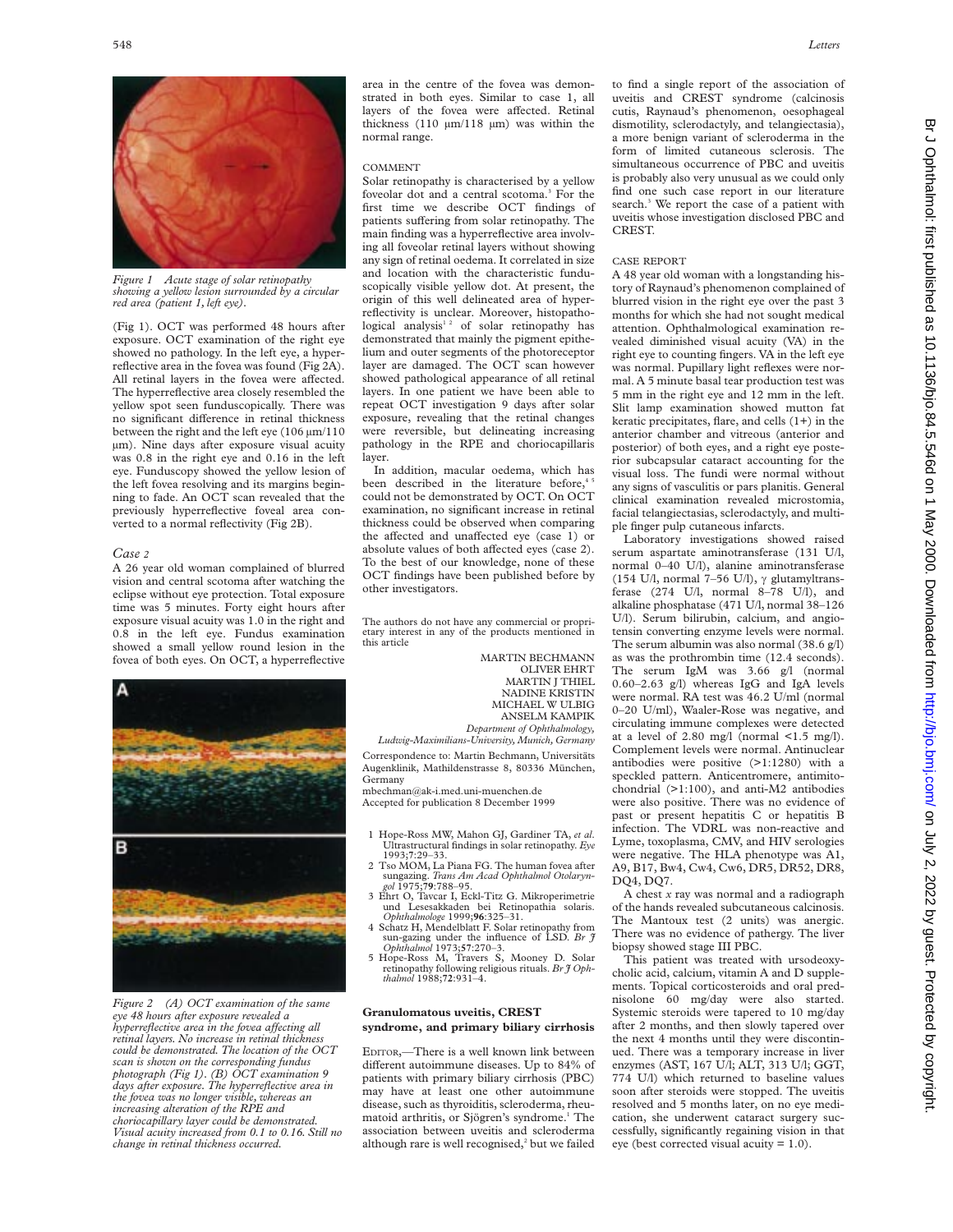# COMMENT

In PBC, CREST, and uveitis abnormalities of the humoral and cellular immune systems are common. These include increased levels of serum immunoglobulins, the presence of circulating autoantibodies, increased turnover of complement, the presence of activated T and B cells in the peripheral blood and impaired  $T$  cell regulation.<sup>14</sup> Despite the high frequency of these immunological abnormalities, a definite immunopathogenetic mechanism has not yet been clearly established for any of these disorders. Furthermore, no single mechanism seems to provide a link between these clinical entities. A mouse model for the development of liver damage through the intrahepatic inoculation of mycoplasma-like organisms, which cause human chronic uveitis, has recently been developed,<sup>5</sup> but it remains a hypothetical concept. Our case report illustrates an association between ocular and hepatic diseases, which may be entirely coincidental but could, nevertheless, encourage further investigation for a common immunological pathway.

# P S SANTOS

*Serviço Universitário de Oftalmologia, Hospital de Egas Moniz, Lisbon, Portugal*

L OLIVEIRA M F MORAES J PIMENTA DA GRAÇA *Serviço de Medicina II, Hospital de Egas Moniz, Lisbon, Portugal*

E MONTEIRO *Consulta de Hepatologia, Hospital Curry Cabral, Lisbon, Portugal*

P ABECASIS *Serviço de Medicina II, Hospital de Egas Moniz, Lisbon, Portugal*

> L N FERRAZ DE OLIVEIRA *Serviço Universitário de Oftalmologia, Hospital de Egas Moniz, Lisbon, Portugal*

Correspondence to: Paulo S Santos, Serviço Universitário de Oftalmologia, Hospital de Egas Moniz, Rua da Junqueira, 126 P-1300 Lisboa, Portugal Accepted for publication 14 January 2000

- 1 Kaplan MM. Primary biliary cirrhosis. *N Engl J Med* 1996;**335**:1570–80.
- 2 Martenet AC. Uveitis in connective tissue disorders. *Trans Ophthalmol Soc UK* 1981;**101**:376–9. 3 Nakajima K, Komatsu M, Hoshino T, *et al*. A
- case of primary biliary cirrhosis accompanied by uveitis. *Nippon Shokakybio Gakkai Zasshi* 1991; **88**:2686–90.
- 4 Mitchell H, Bolster MB, LeRoy EC. Sclero-derma and related conditions. *Med Clin N Am* 1997;**81**:129–49.
- 5 Johnson LA, Wirostko E, Wirostko BM. Experimental murine chronic hepatitis: results follow-<br>ing intrahepatic inoculation of uveitis ing intrahepatic inoculation of uveitis mycoplasma-like organisms. *Int J Exp Pathol* 1993;**74**:325–31.

### **Vitreous basket sign in dislocation of the lens**

EDITOR,—We describe a new ultrasonographic sign dubbed " vitreous basket sign" (looks like a basketball caught at the bottom of a basket) found in eyes with posteriorly dislocated lenses. Identifying this pattern can contribute to the diagnosis and differential diagnosis of dislocated lens.

We used the Acuson 128x p/o linear array 7 MHz probe instrument.

### CASE REPORT

The patient was 65 years old white woman with a painful traumatic blind eye and a large leucoma adherens. Ultrasonographic examination demonstrated a hyperechogenic mass on the retina at the posterior pole, with a pos-





*Figure 1 (A) B scan of the case presented. Dragged anterior vitreous face (white arrows) creating an empty tunnel above an oval-shaped hyperechogenic mass (black arrow). (B) Schematic representation of the process of lens dislocation. The anterior vitreous surface is dragged by the dislocated lens towards the retina creating an empty tunnel above it with the dragged anterior vitreous face acting as the wall of the tunnel.*

teriorly dragged anterior vitreous face, creating a hypoechogenic central tunnel (Fig 1A). The mass and tunnel changed location with ocular movements.

### **COMMENT**

A similar ultrasonographic pattern has been seen in seven eyes of six patients. Dislocated lens or nucleus should always be in the differential diagnosis of an intraocular mass. Alward et al<sup>1</sup> described three cases of pseudophakic patients with dropped nuclei during extracapsular cataract extraction suspected to be choroidal melanomas later.

There are several ultrasonographic signs cited as characteristic of dislocated lenses<sup>2</sup>: a hyperechogenic mass with an oval shape, which can become highly reflective as cataract develops, and vitreal strands adherent to the mass which is mobile and changes location with eye movements.

We believe this particular ultrasonographic sign can be ascribed to the following process. The lens detaches, encounters the anterior vitreous face, and pushes it posteriorly by its weight towards the retina. The anterior vitreous face, vitreous gel, and collagen fibres within the vitreous are pushed back by the lens creating the wall of an aqueous filled tunnel with the lens at its bottom (Fig 1B).

In most cases this sign is easy to demonstrate, and we recommend it as a useful new clue to the ultrasonographic diagnosis of dislocation of the lens.

### TALL ROCK HAGGAY AVIZEMER

*Department of Ophthalmology, Edith Wolfson Medical Center, Holon, Israel*

> RAMA KATZ GABRIELA GVIRTZ *Department of Radiology*

ELISHA BARTOV *Department of Ophthalmology*

Correspondence to: Dr Tali Rock, Department of Ophthalmology, Edith Wolfson Medical Center and Sackler Faculty of Medicine, Tel-Aviv University Holon, Israel 58100 ebartov@netvision.net.il

Accepted for publication 4 January 2000

- 1 Alward WL, Byrne SF, Hughes JR, *et al.*
- Dislocated lens nuclei simulating choroidal melanomas. *Arch Ophthalmol* 1989;**10**:1463–4. 2 Byrne SF, Green RL. *Ultrasound of the eye and orbit.* St Louis: CV Mosby, 1992:195–6.

# **Combined central retinal vein occlusion and cilioretinal artery occlusion in a patient on hormone replacement therapy**

EDITOR,—Combined occlusion of the central retinal vein and the central retinal artery or a cilioretinal artery is unusual. There have been many previously reported systemic and ocular associations. The pathogenesis of this condition, however, is not established and remains controversial. Whether the venous obstruction or the arterial blockage acts as the initiating event is unknown. We describe a patient with combined central retinal vein occlusion (RVO) and cilioretinal artery occlusion occurring 6 weeks after starting hormone replacement therapy (HRT). We observed the evolution of the arterial occlusion. This suggests that the initiating event was the RVO.

### CASE REPORT

A 46 year old patient presented with a 2 day history of decreased vision in the left eye noticed on waking. She reported no previous visual disturbances. She had been started on cyclical combined HRT 6 weeks before presentation. She was taking no other medication and had previously used the combined oral contraceptive pill with no adverse effects. She was a non-smoker. There was no past or family history of venous thromboembolism.

Visual acuities were right eye 6/5 and left eye 6/60. Right intraocular pressure (IOP) was elevated (22 mm Hg). There was a left relative afferent pupillary defect. Gonioscopy showed open angles. Blood pressure was 140/90 mm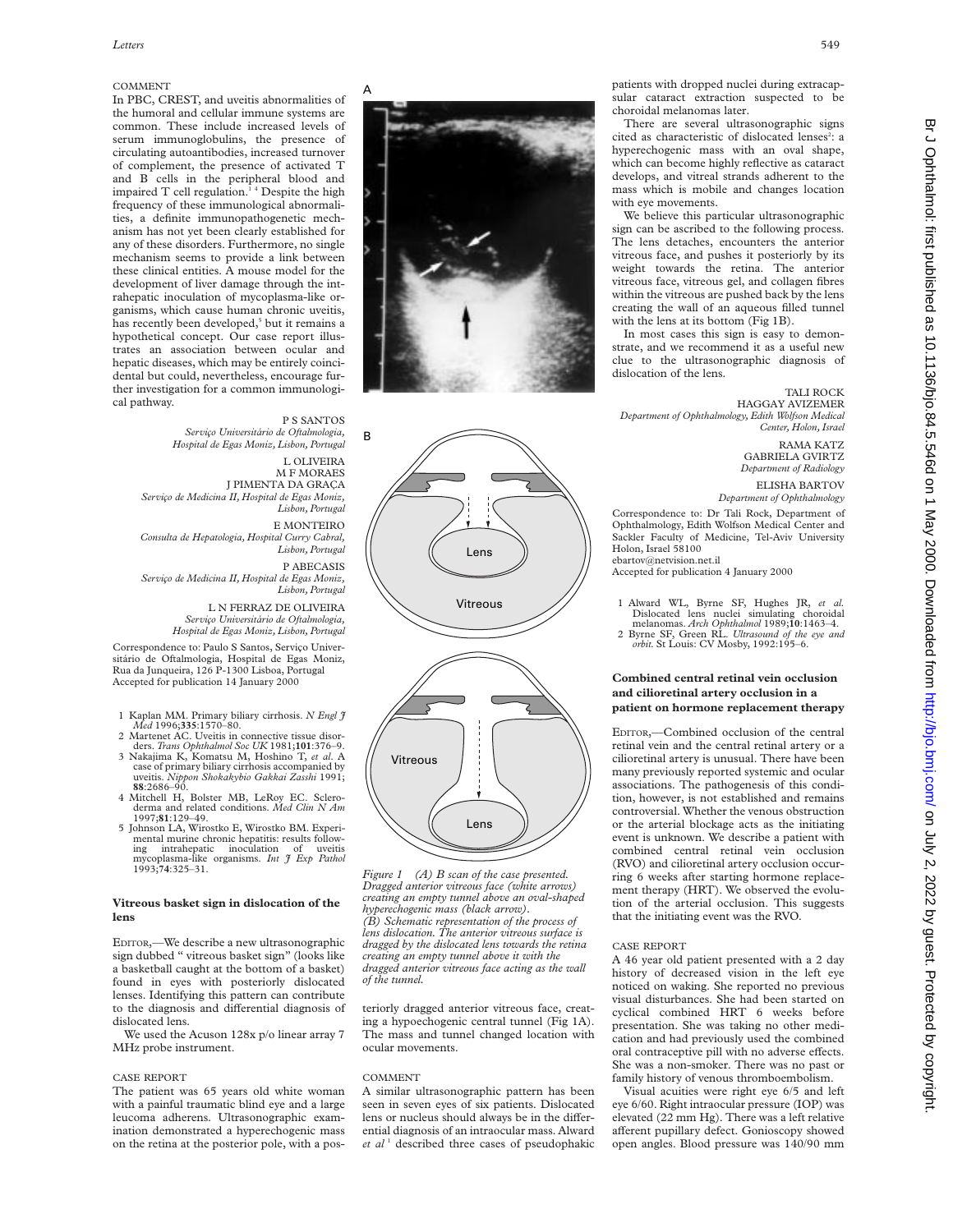

*Figure 1 (Left) The right fundus at presentation showing dilated retinal veins and a pathologically cupped optic disc. (Right) The left fundus at presentation showing a swollen, haemorrhagic optic disc, dilated veins in all four quadrants and scattered perivenous retinal haemorrhages. There is retinal whitening corresponding with the distribution of a cilioretinal artery.*



*Figure 2 (Left) The left fundus 1 week after presentation. The cilioretinal artery supplying the superior macula is narrow and irregular in calibre with fractionation of the blood column (arrow). (Right) The left fundus 2 months after presentation. The calibre of the cilioretinal artery has returned to normal (arrow) and most retinal haemorrhages have resolved.*

Hg. Pulse rate was 72 beats per minute and regular. There was no cardiac murmur and no carotid bruit. On the right there was pathological cupping of the optic disc and venous dilatation (Fig 1). Examination of the left fundus showed dilated, tortuous retinal veins in all four quadrants, with scattered retinal haemorrhages and a swollen, haemorrhagic optic disc. There was retinal whitening in the territory of a cilioretinal artery. No intraarterial embolus was seen (Figs 1 and 2). She was diagnosed, on clinical grounds, with left combined central retinal vein and cilioretinal artery occlusion and right primary open angle glaucoma.

One week later, the cilioretinal artery had become narrow and irregular in calibre, with fractionation of the blood column (Fig 2). Two months after presentation, the perivenous haemorrhages and optic disc swelling had resolved, the calibre of the cilioretinal artery had returned to normal (Fig 2), and visual acuity had improved to 6/12.

She had no identifiable risk factors for venous thromboembolism. Laboratory studies consisting of full blood count, erythrocyte sedimentation rate, blood glucose, urea and electrolytes, liver function tests, serum protein, serum protein electrophoresis, serum lipids, angiotensin converting enzyme, rheumatoid factor, double stranded DNA, antinuclear antibody, antimitochondrial antibody, antismooth muscle antibody, antineutrophil cytoplasmic antibody, antineutrophil factor, anticardiolipin antibody, lupus anticoagulant, VDRL, TPHA, serum urate and thrombophilia screen including protein C, protein S, activated protein C resistance (Factor V Leiden), DNA analysis for a genetic variation in the prothrombin gene (prothrombin 20210A), thrombin time, antithrombin III, fibrinogen, factor VIII, and plasma homocysteine were normal. Chest *x* ray was also normal. Hormonal profile confirmed the patient's postmenopausal status.

She was managed with timolol 0.25% drops to the right eye. She was advised to discontinue the HRT since a causal relation with the retinal vascular disease could not be excluded. Low dose aspirin was commenced.

### **COMMENT**

The pathogenesis of combined retinal venous and arterial occlusion is not established. Whether the venous obstruction or the arterial blockage acts as the initiating event is unknown.<sup>12</sup> Carotid artery disease has never been described as a cause of simultaneous retinal arterial and venous occlusion. Evolution of the arterial occlusion has been documented in this case. This suggests that the initiating event was the RVO, with subsequent stagnation of blood flow, elevation of intraluminal capillary pressure caused by a patent central retinal artery and ultimately cilioretinal artery occlusion secondary to the high intravascular pressure.

There have been many reported systemic and ocular associations of combined retinal arterial and venous occlusion including temporal arteritis,<sup>2</sup> migraine, systemic lupus erythematosus,<sup>2</sup> lupus anticoagulant, syphilis,<sup>2</sup> optic neuritis, $\frac{3}{2}$  and various causes of retinal vasculitis. Relevant investigations excluded any of these as an underlying cause. Elevated IOP probably plays some part in the development of some central RVOs.<sup>3</sup> Left IOP was normal at presentation but elevated IOP may have preceded the RVO. RVO has been reported in association with the oral contraceptive pill.<sup>4</sup> In one study,<sup>5</sup> five of 588 patients who had sustained RVOs were HRT users, but four of the five had other potential risk factors. With the ever increasing use of HRT, it is important that any possible adverse effects be reported. To the best of our knowledge, this is the first report of combined retinal arterial and venous obstruction associated with HRT.

DESIRÉE C MURRAY DINA CHRISTOPOULOU MARK HERO *Coventry and Warwickshire Hospital, Stoney Stanton Road, Coventry CV1 4FH*

Correspondence to: D C Murray, Birmingham and Midland Eye Centre, City Hospital NHS Trust, Dudley Road, Birmingham B18 7QU desiree@mcmail.com

Accepted for publication 14 January 2000

- 1 Keyser BJ, Duker JS, Brown GC,*et al.*Combined central retinal vein occlusion and cilioretinal artery occlusion associated with prolonged reti-nal arterial filling. *Am J Ophthalmol* 1994; **117**:308–13.
- 2 Duker JS, Cohen MS, Brown GC, *et al.* Combined branch retinal artery and central retinal vein obstruction. *Retina* 1990;**10**:105– 12.
- 3 Fong ACO, Schatz H. Central retinal vein occlusion in young adults*. Surv Ophthalmol* 1993;**37**: 393–417.
- 4 Vessey MP, Hannaford P, Mant J, *et al.* Oral contraception and eye disease: findings in two large cohort studies. *Br J Ophthalmol* 1998;**82**:538– 42.
- 5 Kirwan JF, Tsaloumas MD, Vinall H, *et al.* Sex hormone preparations and retinal vein occlu-sion. *Eye* 1997;**11**:53–6.

# **Histological examination of the pigment epithelium-Bruch membrane-choriocapillaris complex after macular translocation**

EDITOR,—Macular degeneration is the leading cause of blindness in the older population, and it is becoming more and more prevalent.<sup>1</sup> At present there is no treatment for the dry type of macular degeneration; for treatment of the wet form, several medical and surgical therapies have been tried, with varying results.<sup>2–6</sup>

Photodynamic therapy with verteporfin had a significant treatment benefit in predominantly classic choroidal neovascularisation (CNV) lesions.<sup>7</sup>

Surgical removal of the subretinal membrane is a promising method, but in many cases the visual acuity does not improve. A new technique has been proposed by Machemer and Steinhorst, where after surgical removal of the subretinal membrane the fovea is translocated to an area with healthier pigment epithelium, Bruch's membrane, and choroid.<sup>8</sup>

Variants have been described where only the temporal part of the retina was detached, or the retinal detachment was created in the temporal side through the sclera, without retinotomy. Here the scleral resection will ultimately shift the relation of the pigment epithelium to the fovea.

### CASE REPORT

In this case we performed a macular translocation using the Machemer and Steinhorst technique, with some modifications from Eckardt (personal communication, 24 October 1997), and from our experience. After surgery usually we see a retinal fold starting from the optic disc and extending to the periphery, but this fold usually disappears after 5–7 days.

Our patient died (from intracranial haemorrhage) on the fifth day after the operation, and it was possible to examine the operated eye pathologically.

At gross examination we found that rotation had been achieved through an angle of 25–30 degrees. The next step was to perform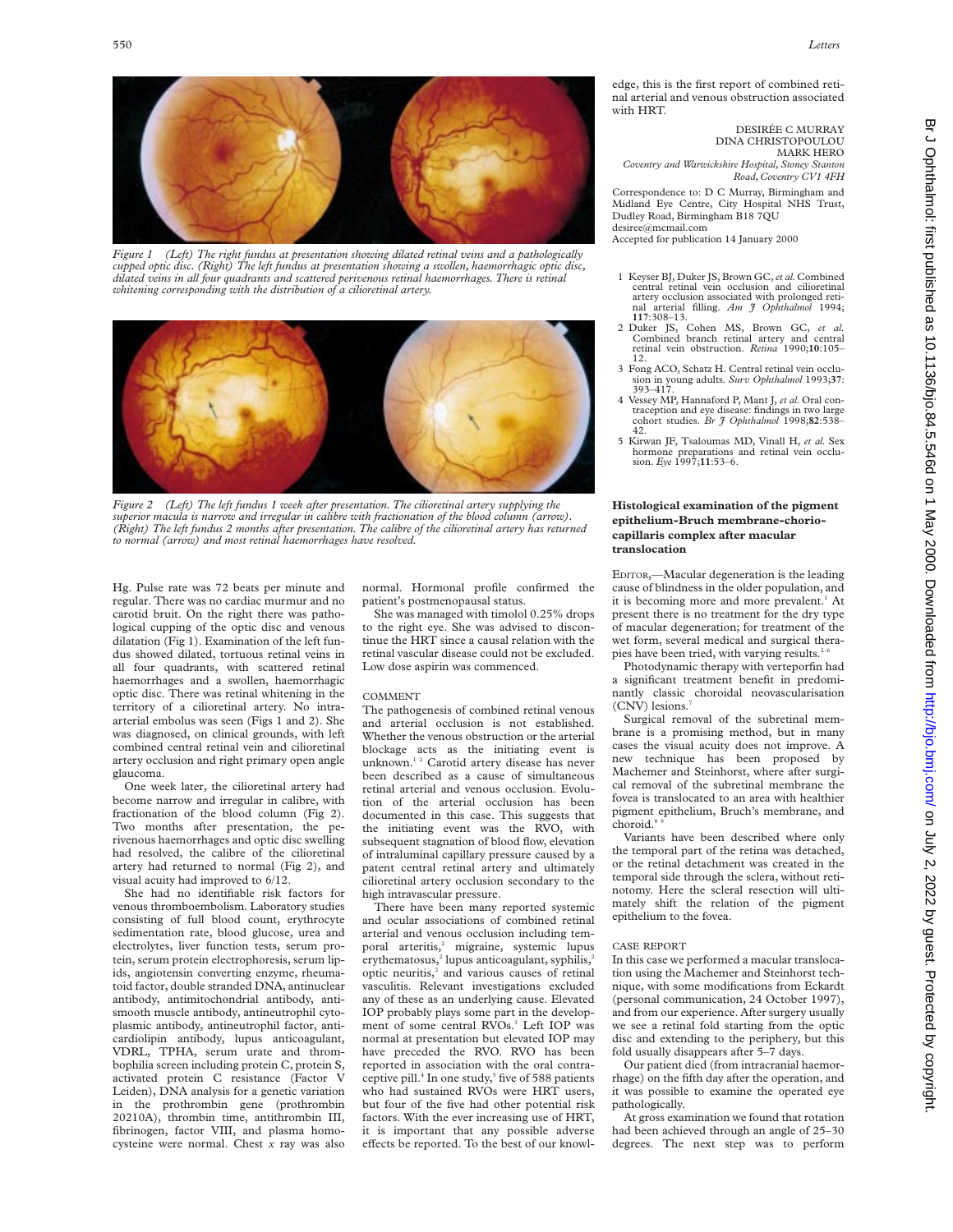

*Figure 1 The choroidal neovascular membrane breaks through the Bruch's membrane and retinal pigment epithelium in the macular area. Haematoxylin and eosin, original magnification* ×*6.3.*



*Figure 2 Cross section in the translocated macular area, showing massive fibroblastic pigment epithelium (arrows) attachment to the neuroretina which shows stunted photoreceptors (arrowhead). Haematoxylin and eosin, original magnification* ×*16.*

sections of the translocated macula and in the region of the former subretinal membrane, and our findings are discussed below.

### COMMENT

As we expected we found a thickened Bruch's membrane, few points of calcification, some remnants from the surgically removed subretinal membrane underneath and above the pigment epithelium (Fig 1),<sup>10</sup> and choriocapillaris atrophy. The outer retina seems not to be affected at the time of surgery.

From our point of view it was of interest to examine the attachment of the pigment epithelium to the retina or Bruch's membrane along the temporary postoperative retinal fold. We found that the pigment epithelium was attached mainly to the retina (Fig 2) and not to the Bruch's membrane; we were able to follow this from the optic disc through the macular region, up to the temporal periphery. Even at the site of one of our retinotomies,

which happened to be on the line of the retinal fold, we found basically the same picture.

This can be caused by the presence of subretinal proliferation before surgery, or more probably occurred during surgery; this is supported by the wide extent of this finding.

We know that in some cases after surgery there is no improvement in visual acuity, and we hypothesise that this is because a significant part of the pigment epithelium has been translocated along with the retina.

From our histological sections, we see that some part of membrane remains in place even after surgical "removal" and from the membrane remaining we were able to see that this is a mixed membrane with extension underneath and above the pigment epithelium.

We tentatively believe that this may be connected with the fact that the pigment epithelium remained attached to the retina in such a drastic manipulation; in a type 1 subretinal membrane situated only above the pigment epithelium this will not occur. We think that more research is needed to discover if there is any connection between the type of membrane, related to the condition of the pigment epithelium, and the apparent stronger adhesion between the pigment epithelium and retina (or relatively weaker adhesion to the Bruch's membrane).

> A BERECZKI J TOTH I SUVEGES *1st Department of Ophthalmology, Tomo u25–29, H-1083 Budapest, Hungary*

Correspondence to: Dr Bereczki Accepted for publication 13 January 2000

- 1 Machemer R. Macular translocation. (Editorial.) *Am J Ophthalmol* 1998;**125**:698–700.
- 2 Macular Photocoagulation Study Group. Argon laser photocoagulation for neovascular maculopathy: five-year results from randomised clinical trials. *Arch Ophthalmol* 1991;**109**:1109– 14.
- 3 Macular Photocoagulation Study Group. Laser photocoagulation of subfoveal neovascular le-sions in age-related macular degeneration: results of a randomised clinical trial. *Arch Oph-thalmol* 1991;**109**:1220–31.
- 4 Macular Photocoagulation Study Group. Subfoveal neovascular lesions in age-related macu-lar degeneration: guidelines for evaluation and treatment in the macular photocoagulation study. *Arch Ophthalmol* 1991;**109**:1242–57.
- 5 Macular Photocoagulation Study Group. Laser photocoagulation of subfoveal neovascular lesions of age-related macular degeneration: updated findings from clinical trials. *Arch Ophthalmol* 1993;**111**:1200–9
- 6 Ulbig MW, McHugh DA, Hamilton AMP. Photocoagulation of choroidal neovascular membranes with a diode laser. *Br J Ophthalmol* 1993;**77**:218–21
- 7 TAP Study Group. Photodynamic therapy of subfoveal choroidal neovascularization in agerelated macular degeneration with verteporfin. *Arch Ophthalmol* 1999;**117**:1329–45
- 8 Machemer R, Steinhorst UH. Retinal separation, retinotomy, and macular relocation, I: experimental studies in the rabbit eye. *Graefes Arch Clin Exp Ophthalmol* 1993;**231**:629–34.
- 9 Machemer R, Steinhorst UH. Retinal separation, retinotomy, and macular relocation, II a surgical approach for age related macular degeneration? *Graefes Arch Clin Exp Ophthalmol* 1993;**231**: 635–41.
- 10 Grossniklaus H E, Gass J M D. Clinicopathologic correlations of surgically excised type 1 and type 2 submacular choroidal neovascular membranes. *Am J Ophthalmol* 1998;**126**:59–69.

# **Optic neuropathy as the presenting feature of HIV infection: recovery of vision with highly active antiretroviral therapy**

EDITOR,—We describe a rare case of bilateral optic neuropathy caused by HIV which responded to highly active antiretroviral therapy (HAART).

### CASE REPORT

In March 1996, a 52 year old man presented with a 6 month history of slowly deteriorating vision in both eyes. By the time he sought medical help he had difficulty reading the newspaper and watching television. He was otherwise well except for a chronic productive cough.

He had worked for many years as a teacher in Botswana. He was heterosexual. His only risk factor for HIV transmission was a single encounter with an African woman in the mid 1980s. In 1988 he had dengue fever and malaria. The latter was treated in the UK with quinine and fansidar. In 1995 he was treated in Botswana for a pneumonic illness. He was known to be hypertensive and was taking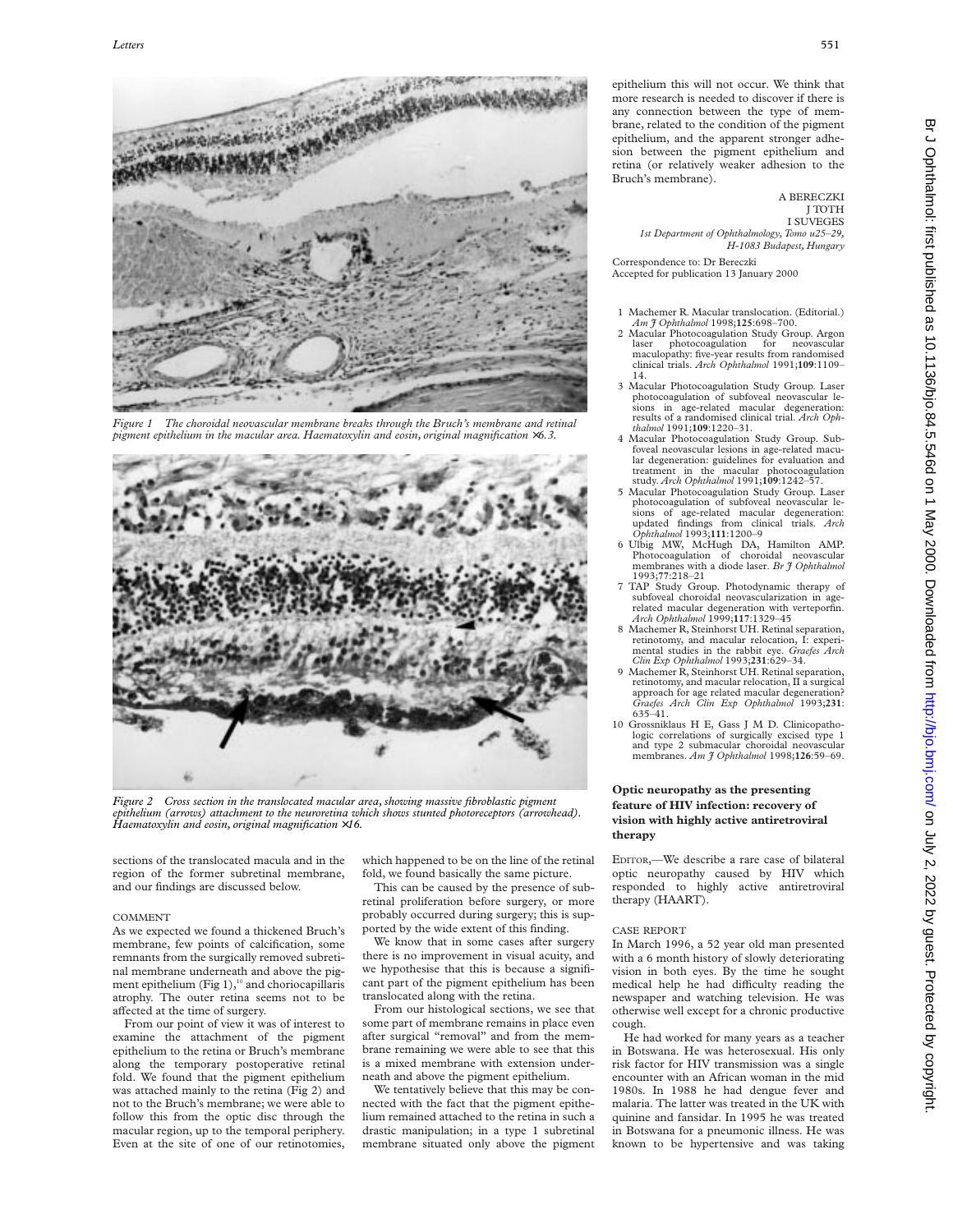

*Figure 1 (A) The patient's Humphrey fields central 24-2 threshold test at presentation. (B) The mean deviations show a marked improvement from −21.76 dB and −22.60 dB to −8.98 dB and −12.48 dB in the left and right eyes respectively.*

nifedipine, bendrofluazide, and atenolol. There was nothing else of relevance in his history.

On examination he was clubbed and had bilateral coarse crepitations. General examination was otherwise normal. Higher mental function was normal. Visual acuities were 6/18 on the right and 6/9 on the left. He had marked colour desaturation being able to read 2/17 Ishihara plates with the right eye and 3/17 with the left. Both visual fields showed a marked concentric constriction (Fig 1A). Funduscopy revealed bilateral optic disc pallor (Fig 2). Intraocular pressures were normal. Eye movements were normal. His visual evoked response was virtually extinguished on the right and was delayed and of small amplitude on the left. No pattern evoked responses were seen on the ERG. The remainder of the neurological examination was normal.

Full blood count, electrolytes, glucose,  $B_{12}$ , folate and folate levels were all normal. Autoantibody screen and syphilis serology were negative. *Haemophilus influenzae* was grown from his sputum but neither acid fast bacilli nor *Pneumocystis carinii* were detected. Toxoplasma serology showed no significant titres. Other viral serology including cytomegalovirus (CMV) antibody, hepatitis B surface antigen, and hepatitis C antibody were negative.

A chest radiograph showed bilateral basal shadowing. A high resolution computed tomograph scan confirmed bronchiectasis. A magnetic resonance imaging scan of head and orbits was normal. His CSF contained 28 white cells all of which were lymphocytes. The



*Figure 2 (A) Right and (B) left colour fundus photographs showing bilateral optic disc pallor.*

CSF protein was  $0.73$  g/l (normal  $\leq 0.4$  g/l) and glucose of 2.5 mmol/l (plasma 5.5 mmol/ l). No organisms were detected. CSF cryptococcal antigen test (latex agglutination) was negative.

The lymphocyte subsets showed a T helper cell count (CD4) of 100 cells  $\times$ 10<sup>6</sup>/l (normal 700–1100) and T suppressor cell count of 2232 cells ×10<sup>6</sup>/l (normal 500-900). In view of his history he was counselled and consented to HIV testing. HIV-1 antibody test was positive.

He was commenced on triple therapy zidovudine 200 mg three times daily, lamivudine 150 mg twice daily, indinavir 800 mg three times daily (HAART or highly active antiretroviral therapy) with co-trimoxazole prophylaxis for *Pneumocystis carinii*. He responded well clinically and on review at 6 months his vision had improved to 6/9 and 6/6 in his right and left eyes respectively with a concomitant improvement in his visual fields at 24 months (Fig 1B). His CD4 count rose to 170 cells ×106 /l and HIV viral load (Roche Amplicor) was below 400 copies/ml 6 months after initiating HAART. Unfortunately, the HIV viral load at presentation was not available.

### COMMENT

Visual deterioration in HIV is a common problem. Ocular manifestations of HIV include retinal microangiopathy, opportunistic retinal infections, Kaposi's sarcoma of the conjunctiva and eyelids, and herpes zoster ophthalmicus. Retinal disease occurs frequently, sometimes in association with optic nerve disease. Occasionally the optic nerve is selectively involved. The commonest aetiology is opportunistic infection. Most case reports have focused on the role of opportunistic infections such as syphilitic optic perineuritis, CMV papillitis, varicella zoster optic neuritis, or cryptococcal retrobulbar neuritis.<sup>1</sup> Other causes include toxoplasmosis and tuberculosis. Indeed, a search for these aetiological agents is the priority when faced with an HIV positive patient with an optic neuropathy. However, sometimes no opportunistic infection is found and the HIV virus itself is assumed to be causing the optic neuropathy.